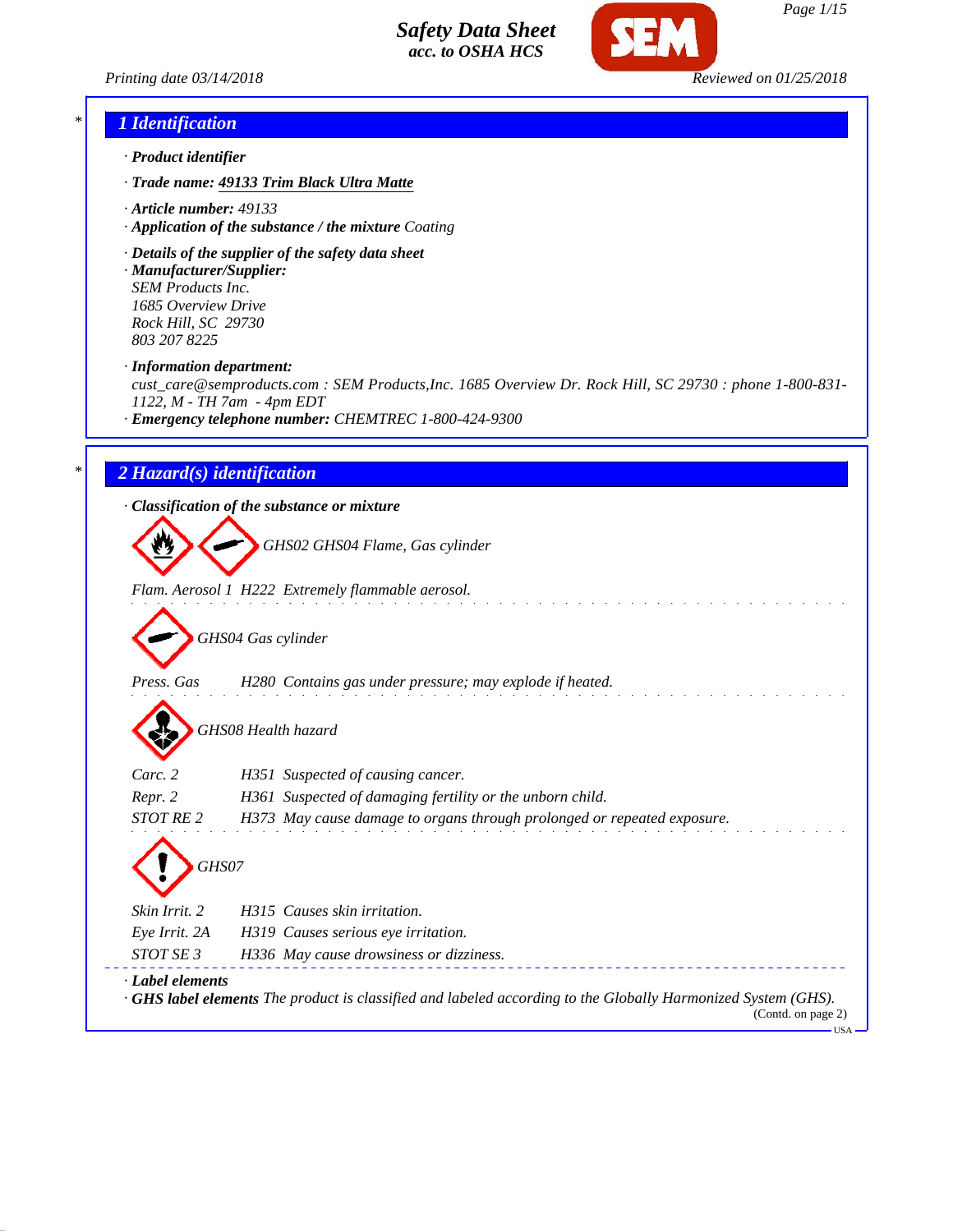*Printing date 03/14/2018 Reviewed on 01/25/2018*

**SEM** 

*Trade name: 49133 Trim Black Ultra Matte*

| · Hazard pictograms                 | (Contd. of page 1)                                                                                            |
|-------------------------------------|---------------------------------------------------------------------------------------------------------------|
|                                     |                                                                                                               |
|                                     |                                                                                                               |
|                                     |                                                                                                               |
| GHS02<br>GHS <sub>04</sub>          | GHS07<br>GHS08                                                                                                |
|                                     |                                                                                                               |
| · Signal word Danger                |                                                                                                               |
|                                     | · Hazard-determining components of labeling:                                                                  |
| acetone                             |                                                                                                               |
| toluene                             |                                                                                                               |
| n-butyl acetate                     |                                                                                                               |
| butanone                            |                                                                                                               |
| · Hazard statements                 |                                                                                                               |
|                                     | H222 Extremely flammable aerosol.                                                                             |
| H315 Causes skin irritation.        | H280 Contains gas under pressure; may explode if heated.                                                      |
| H319 Causes serious eye irritation. |                                                                                                               |
| H351 Suspected of causing cancer.   |                                                                                                               |
|                                     | H361 Suspected of damaging fertility or the unborn child.                                                     |
|                                     | H336 May cause drowsiness or dizziness.                                                                       |
|                                     | H373 May cause damage to organs through prolonged or repeated exposure.                                       |
| · Precautionary statements          |                                                                                                               |
| P <sub>201</sub>                    | Obtain special instructions before use.                                                                       |
| P202                                | Do not handle until all safety precautions have been read and understood.                                     |
| P210                                | Keep away from heat/sparks/open flames/hot surfaces. - No smoking.                                            |
| P211                                | Do not spray on an open flame or other ignition source.                                                       |
| P <sub>251</sub>                    | Pressurized container: Do not pierce or burn, even after use.                                                 |
| P <sub>260</sub>                    | Do not breathe dust/fume/gas/mist/vapors/spray.                                                               |
| P <sub>264</sub>                    | Wash thoroughly after handling.                                                                               |
| P271                                | Use only outdoors or in a well-ventilated area.                                                               |
| P280                                | Wear protective gloves/protective clothing/eye protection/face protection.                                    |
| $P302 + P352$                       | If on skin: Wash with plenty of water.                                                                        |
| $P304 + P340$                       | IF INHALED: Remove person to fresh air and keep comfortable for breathing.                                    |
|                                     | P305+P351+P338 If in eyes: Rinse cautiously with water for several minutes. Remove contact lenses, if present |
|                                     | and easy to do. Continue rinsing.                                                                             |
| $P308 + P313$                       | IF exposed or concerned: Get medical advice/attention.                                                        |
| <i>P312</i><br>P321                 | Call a poison center/doctor if you feel unwell.<br>Specific treatment (see on this label).                    |
| P314                                | Get medical advice/attention if you feel unwell.                                                              |
| $P362 + P364$                       | Take off contaminated clothing and wash it before reuse.                                                      |
| $P332 + P313$                       | If skin irritation occurs: Get medical advice/attention.                                                      |
| $P337 + P313$                       | If eye irritation persists: Get medical advice/attention.                                                     |
| $P403 + P233$                       | Store in a well-ventilated place. Keep container tightly closed.                                              |
| P <sub>405</sub>                    | Store locked up.                                                                                              |
| $P410 + P403$                       | Protect from sunlight. Store in a well-ventilated place.                                                      |
| $P410 + P412$                       | Protect from sunlight. Do not expose to temperatures exceeding 50°C/122°F.                                    |
| <i>P501</i>                         | Dispose of contents/container in accordance with local/regional/national/international                        |
|                                     | regulations.                                                                                                  |
|                                     | (Contd. on page 3)                                                                                            |

 $-$ USA  $-$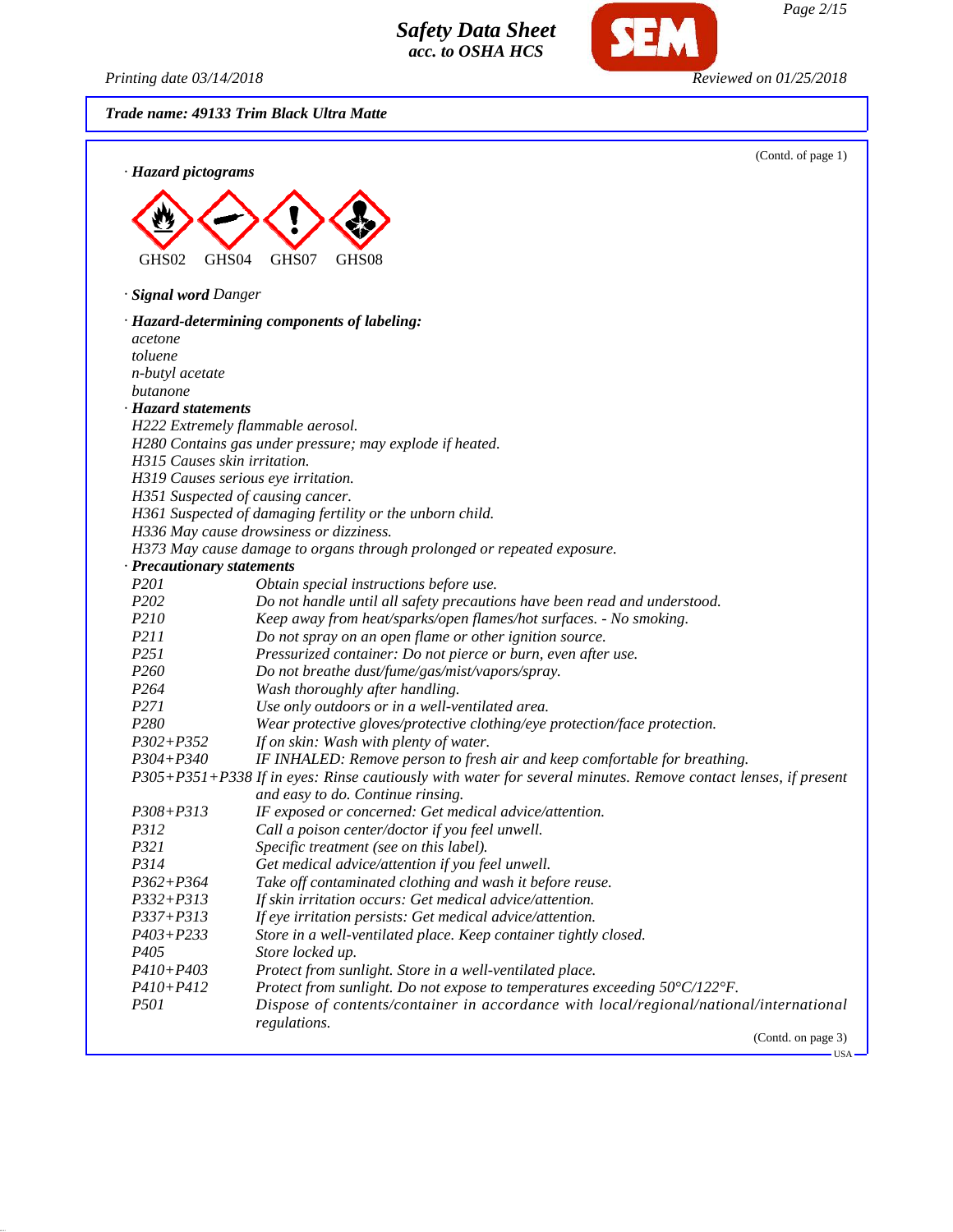*Printing date 03/14/2018 Reviewed on 01/25/2018*



(Contd. of page 2)





*· HMIS-ratings (scale 0 - 4)*

 HEALTH FIRE REACTIVITY 2 4 3 *Health = 2 Fire = 4 Reactivity = 3*

*· Other hazards*

*· Results of PBT and vPvB assessment*

*· PBT: Not applicable.*

*· vPvB: Not applicable.*

## *\* 3 Composition/information on ingredients*

*· Chemical characterization: Mixtures*

*· Description:*

*Mixture: consisting of the following components. Weight percentages*

| · Dangerous components: |                                                       |             |
|-------------------------|-------------------------------------------------------|-------------|
| $67-64-1$ acetone       |                                                       | 30-40%      |
|                         | 68476-86-8 Petroleum gases, liquefied, sweetened      | 13-30%      |
| $108-88-3$ toluene      |                                                       | $27 - 10\%$ |
|                         | 763-69-9 ethyl 3-ethoxypropionate                     | $1.5 - 5\%$ |
|                         | $\overline{123-86-4}$ n-butyl acetate                 | $1.5 - 5\%$ |
|                         | 110-19-0 <i>isobutyl</i> acetate                      | $1.5 - 5\%$ |
|                         | $78-93-3$ butanone                                    | $1.5 - 5\%$ |
|                         | $\overline{108-65-6}$ 2-methoxy-1-methylethyl acetate | $1.5 - 5\%$ |
|                         | $1333-86-4$ Carbon black                              | $1 - 1.5\%$ |
|                         | $100-41-4$ ethylbenzene                               | $≥0.1-S1%$  |

## *\* 4 First-aid measures*

*· Description of first aid measures*

*· After inhalation: In case of unconsciousness place patient stably in side position for transportation.*

*· After skin contact: Immediately wash with water and soap and rinse thoroughly.*

*· After eye contact:*

*Rinse opened eye for several minutes under running water. If symptoms persist, consult a doctor.*

*· After swallowing: If symptoms persist consult doctor.*

*· Information for doctor:*

*· Most important symptoms and effects, both acute and delayed No further relevant information available.*

(Contd. on page 4) USA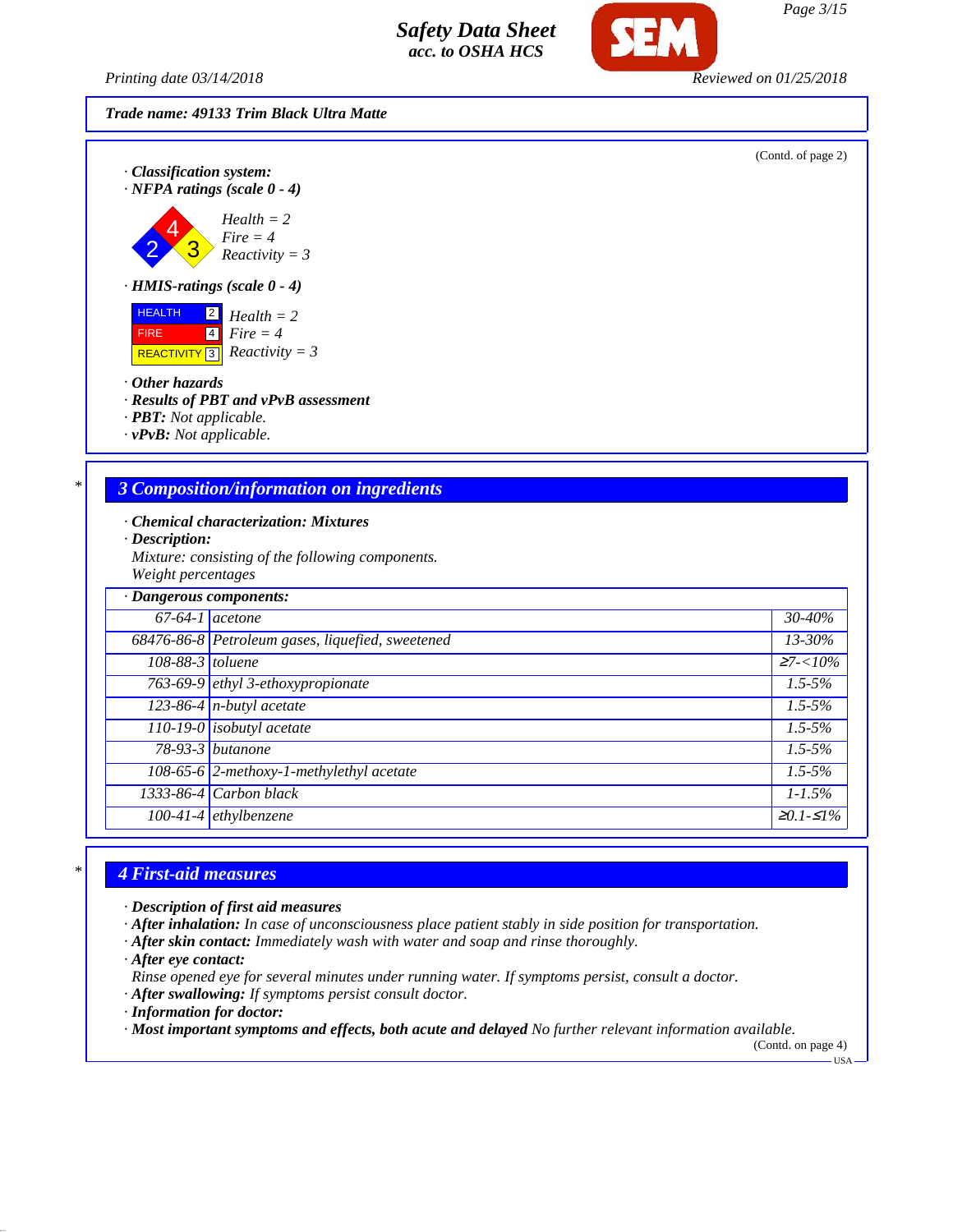*Printing date 03/14/2018 Reviewed on 01/25/2018*

*Trade name: 49133 Trim Black Ultra Matte*

*· Indication of any immediate medical attention and special treatment needed No further relevant information available.*

## *\* 5 Fire-fighting measures*

- *· Extinguishing media*
- *· Suitable extinguishing agents:*
- *CO2, extinguishing powder or water spray. Fight larger fires with water spray or alcohol resistant foam.*
- *· Special hazards arising from the substance or mixture No further relevant information available.*
- *· Advice for firefighters*
- *· Protective equipment: No special measures required.*

#### *\* 6 Accidental release measures*

- *· Personal precautions, protective equipment and emergency procedures Wear protective equipment. Keep unprotected persons away.*
- *· Environmental precautions: Do not allow to enter sewers/ surface or ground water.*
- *· Methods and material for containment and cleaning up:*
- *Dispose contaminated material as waste according to item 13.*
- *Ensure adequate ventilation.*
- *· Reference to other sections*
- *See Section 7 for information on safe handling.*
- *See Section 8 for information on personal protection equipment.*
- *See Section 13 for disposal information.*
- *· Protective Action Criteria for Chemicals*

| $\cdot$ PAC-1:                |                                                    |                                        |
|-------------------------------|----------------------------------------------------|----------------------------------------|
|                               | $67-64-1$ acetone                                  | 200 ppm                                |
| 108-88-3 toluene              |                                                    | 67 ppm                                 |
|                               | 763-69-9 ethyl 3-ethoxypropionate                  | $1.6$ ppm                              |
|                               | 123-86-4 $n$ -butyl acetate                        | 5 ppm                                  |
|                               | $110-19-0$ isobutyl acetate                        | $\overline{450}$ ppm                   |
|                               | 78-93-3 butanone                                   | $200$ ppm                              |
|                               | $108-65-6$ 2-methoxy-1-methylethyl acetate         | $\overline{50}$ ppm                    |
|                               | 1333-86-4 Carbon black                             | $9 \, mg/m3$                           |
| $1330 - 20 - 7$ <i>xylene</i> |                                                    | 130 ppm                                |
|                               | 112926-00-8 precipitated Silica (Silica-Amorphous) | $\frac{18 \text{ m} g}{m^3}$           |
|                               | $100-41-4$ ethylbenzene                            | 33 ppm                                 |
|                               | $71 - 36 - 3$ butan-1-ol                           | 60 ppm                                 |
|                               | 78-83-1 butanol                                    | 150 ppm                                |
|                               | $67-56-1$ methanol                                 | 530 ppm                                |
|                               | 57-55-6 Methyl glycol                              | $\overline{30}$ mg/m <sup>3</sup>      |
| $\cdot$ PAC-2:                |                                                    |                                        |
|                               | $67-64-1$ acetone                                  | $\overline{3}200*ppm$                  |
| 108-88-3 toluene              |                                                    | $\overline{560}$ ppm                   |
|                               | 763-69-9 ethyl 3-ethoxypropionate                  | 18 ppm                                 |
|                               |                                                    | $\overline{(\text{Contd. on page 5})}$ |

(Contd. of page 3)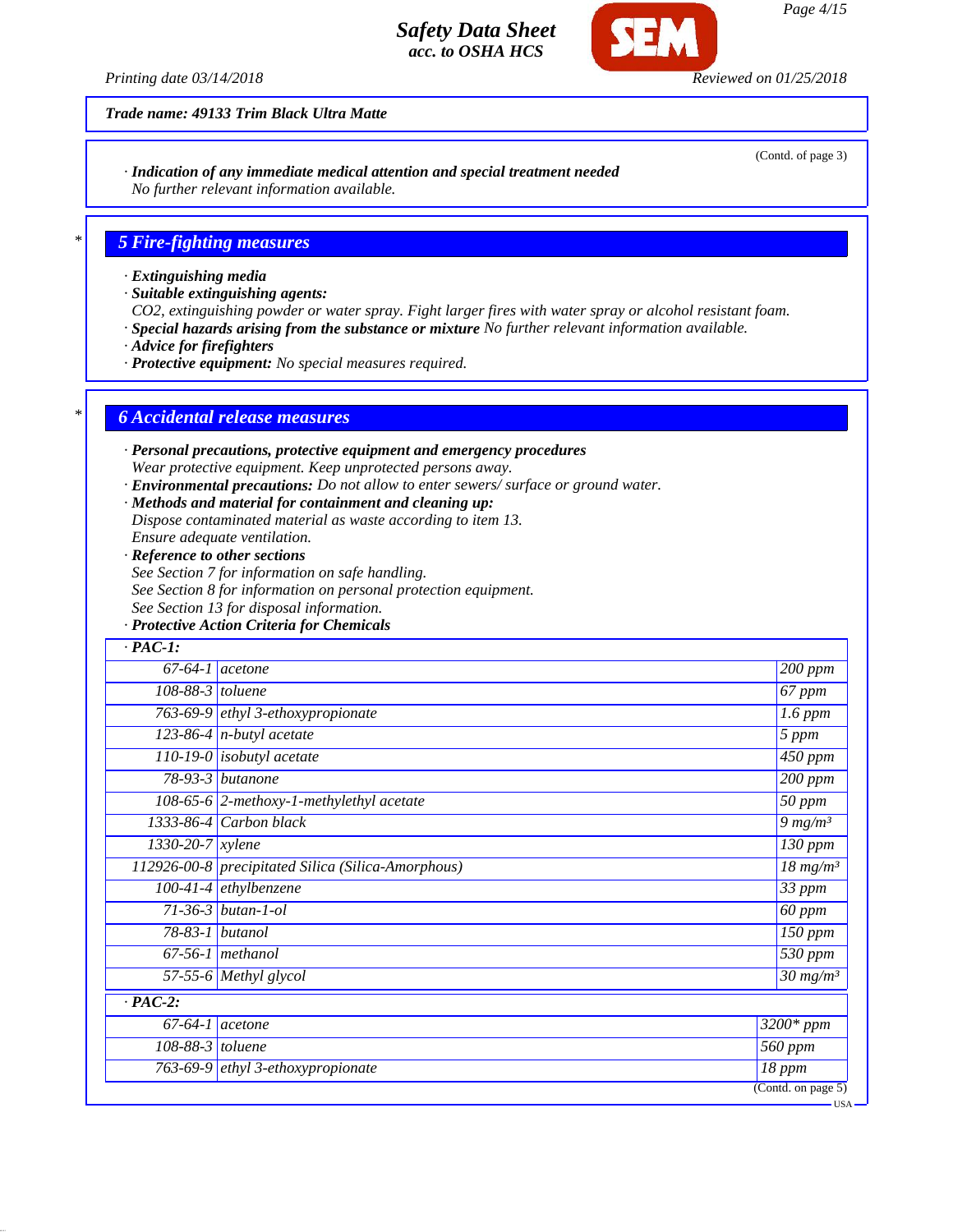

*Printing date 03/14/2018 Reviewed on 01/25/2018*

*Trade name: 49133 Trim Black Ultra Matte*

|                      |                                                    | (Contd. of page 4)        |
|----------------------|----------------------------------------------------|---------------------------|
|                      | 123-86-4 $n$ -butyl acetate                        | $\overline{2}00$ ppm      |
|                      | $110-19-0$ isobutyl acetate                        | $1300*$ ppm               |
|                      | $78-93-3$ butanone                                 | $2700*ppm$                |
|                      | 108-65-6 2-methoxy-1-methylethyl acetate           | 1,000 ppm                 |
|                      | $1333-86-4$ Carbon black                           | 99 $mg/m^3$               |
| 1330-20-7 xylene     |                                                    | $\frac{1}{920*ppm}$       |
|                      | 112926-00-8 precipitated Silica (Silica-Amorphous) | $200$ mg/m <sup>3</sup>   |
|                      | 100-41-4 ethylbenzene                              | $1100*ppm$                |
|                      | $71-36-3$ butan-1-ol                               | 800 ppm                   |
| 78-83-1 butanol      |                                                    | $1,300$ ppm               |
|                      | $67-56-1$ methanol                                 | $2,100$ ppm               |
|                      | 57-55-6 Methyl glycol                              | $1,300$ mg/m <sup>3</sup> |
| $\overline{PAC-3}$ : |                                                    |                           |
| $67-64-1$ acetone    |                                                    | 5700* ppm                 |
| 108-88-3 toluene     |                                                    | 3700* ppm                 |
|                      | 763-69-9 ethyl 3-ethoxypropionate                  | $110$ ppm                 |
|                      | 123-86-4 $n$ -butyl acetate                        | 3000* ppm                 |
|                      | $110-19-0$ isobutyl acetate                        | $7500**$ ppm              |
|                      | $78-93-3$ butanone                                 | $4000*$ ppm               |
|                      | 108-65-6 2-methoxy-1-methylethyl acetate           | $5000*ppm$                |
|                      | $1333-86-4$ Carbon black                           | 590 $mg/m^3$              |
| 1330-20-7 xylene     |                                                    | $2500*ppm$                |
|                      | 112926-00-8 precipitated Silica (Silica-Amorphous) | $1,200$ mg/m <sup>3</sup> |
|                      | 100-41-4 ethylbenzene                              | $1800*ppm$                |
|                      | $71 - 36 - 3$ butan-1-ol                           | $8000**ppm$               |
|                      | 78-83-1 butanol                                    | $8000*$ ppm               |
|                      | $67-56-1$ methanol                                 | $7200*ppm$                |
|                      | 57-55-6 Methyl glycol                              | 7,900 $mg/m^3$            |

## *\* 7 Handling and storage*

*· Handling:*

- *· Precautions for safe handling No special measures required.*
- *· Information about protection against explosions and fires:*
- *Do not spray on a naked flame or any incandescent material.*
- *Keep ignition sources away Do not smoke.*

*Pressurized container: protect from sunlight and do not expose to temperatures exceeding 50°C, i.e. electric lights. Do not pierce or burn, even after use.*

- *· Conditions for safe storage, including any incompatibilities*
- *· Storage:*
- *· Requirements to be met by storerooms and receptacles: Observe official regulations on storing packagings with pressurized containers.*
- *· Information about storage in one common storage facility: Not required.*
- *· Further information about storage conditions: Keep receptacle tightly sealed.*

(Contd. on page 6)

USA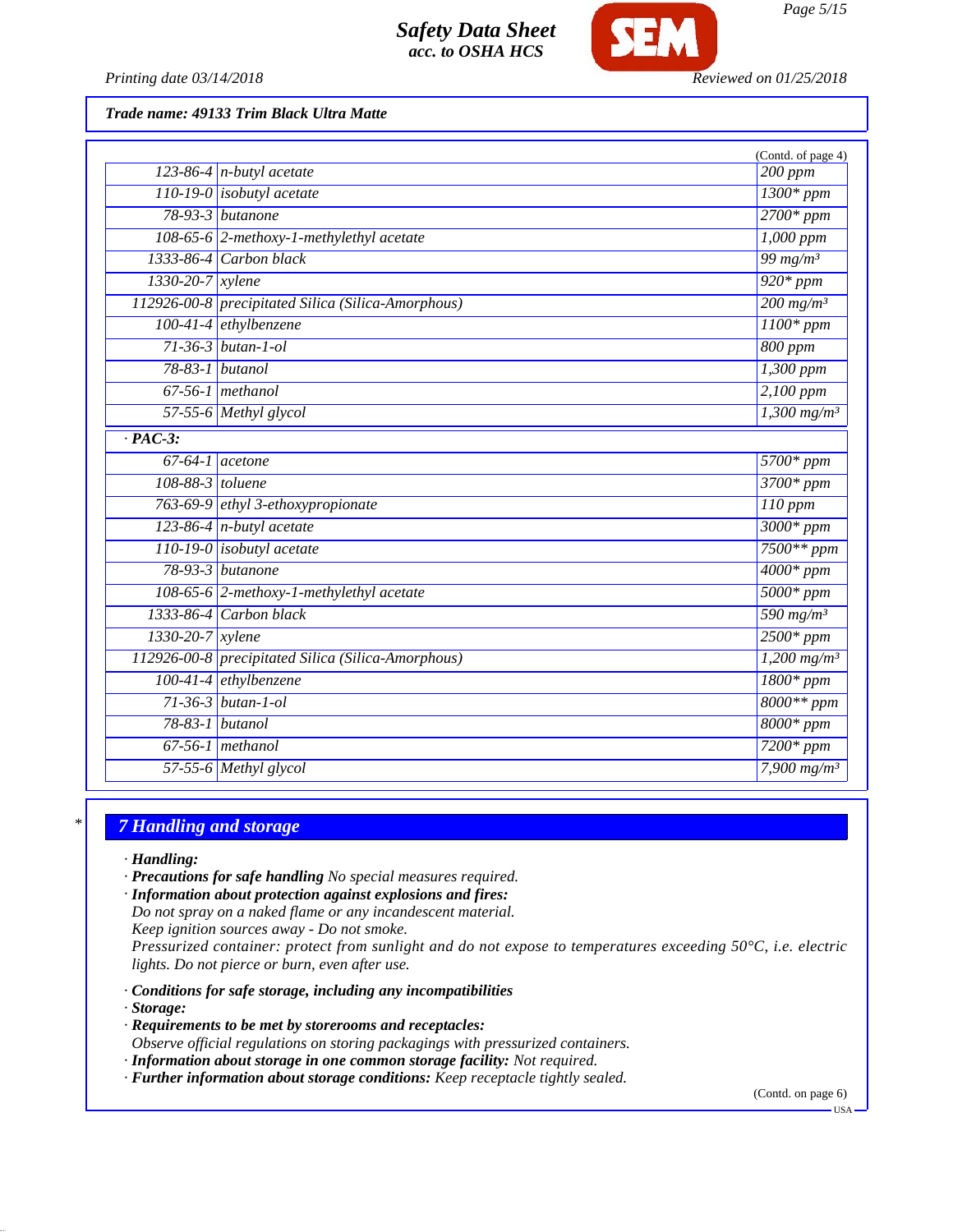*Trade name: 49133 Trim Black Ultra Matte*

*· Specific end use(s) No further relevant information available.*

### *\* 8 Exposure controls/personal protection*

*· Additional information about design of technical systems: No further data; see item 7.*

*· Control parameters*

#### *· Components with limit values that require monitoring at the workplace:*

*The following constituents are the only constituents of the product which have a PEL, TLV or other recommended exposure limit.*

*At this time, the other constituents have no known exposure limits.*

|            | 67-64-1 acetone                                                                                                        |  |  |
|------------|------------------------------------------------------------------------------------------------------------------------|--|--|
| <b>PEL</b> | Long-term value: 2400 mg/m <sup>3</sup> , 1000 ppm                                                                     |  |  |
| REL        | Long-term value: 590 mg/m <sup>3</sup> , 250 ppm                                                                       |  |  |
| <b>TLV</b> | Short-term value: $1187$ mg/m <sup>3</sup> , 500 ppm<br>Long-term value: 594 mg/m <sup>3</sup> , 250 ppm<br><b>BEI</b> |  |  |
|            | 108-88-3 toluene                                                                                                       |  |  |
| <b>PEL</b> | Long-term value: 200 ppm<br>Ceiling limit value: 300; 500* ppm<br>*10-min peak per 8-hr shift                          |  |  |
| <b>REL</b> | Short-term value: $560$ mg/m <sup>3</sup> , 150 ppm<br>Long-term value: 375 mg/m <sup>3</sup> , 100 ppm                |  |  |
| <b>TLV</b> | Long-term value: 75 mg/m <sup>3</sup> , 20 ppm<br><b>BEI</b>                                                           |  |  |
|            | 123-86-4 n-butyl acetate                                                                                               |  |  |
| <b>PEL</b> | Long-term value: 710 mg/m <sup>3</sup> , 150 ppm                                                                       |  |  |
| REL        | Long-term value: $950$ mg/m <sup>3</sup> , 200 ppm                                                                     |  |  |
| <b>TLV</b> | Short-term value: 712 mg/m <sup>3</sup> , 150 ppm                                                                      |  |  |
|            | Long-term value: 238 mg/m <sup>3</sup> , 50 ppm                                                                        |  |  |
|            | 110-19-0 isobutyl acetate                                                                                              |  |  |
| <b>PEL</b> | Long-term value: 700 mg/m <sup>3</sup> , 150 ppm                                                                       |  |  |
| <b>REL</b> | Long-term value: 700 mg/m <sup>3</sup> , 150 ppm                                                                       |  |  |
| <b>TLV</b> | Short-term value: $712$ mg/m <sup>3</sup> , 150 ppm<br>Long-term value: $238$ mg/m <sup>3</sup> , 50 ppm               |  |  |
|            | 78-93-3 butanone                                                                                                       |  |  |
| <b>PEL</b> | Long-term value: 590 mg/m <sup>3</sup> , 200 ppm                                                                       |  |  |
| REL        | Short-term value: $885$ mg/m <sup>3</sup> , 300 ppm<br>Long-term value: 590 mg/m <sup>3</sup> , 200 ppm                |  |  |
| <b>TLV</b> | Short-term value: $885$ mg/m <sup>3</sup> , 300 ppm<br>Long-term value: 590 mg/m <sup>3</sup> , 200 ppm<br>BEI         |  |  |
|            | 108-65-6 2-methoxy-1-methylethyl acetate                                                                               |  |  |
|            | WEEL Long-term value: 50 ppm                                                                                           |  |  |
|            | (Cond. on page 7)                                                                                                      |  |  |

*Page 6/15*

*Printing date 03/14/2018 Reviewed on 01/25/2018*

(Contd. of page 5)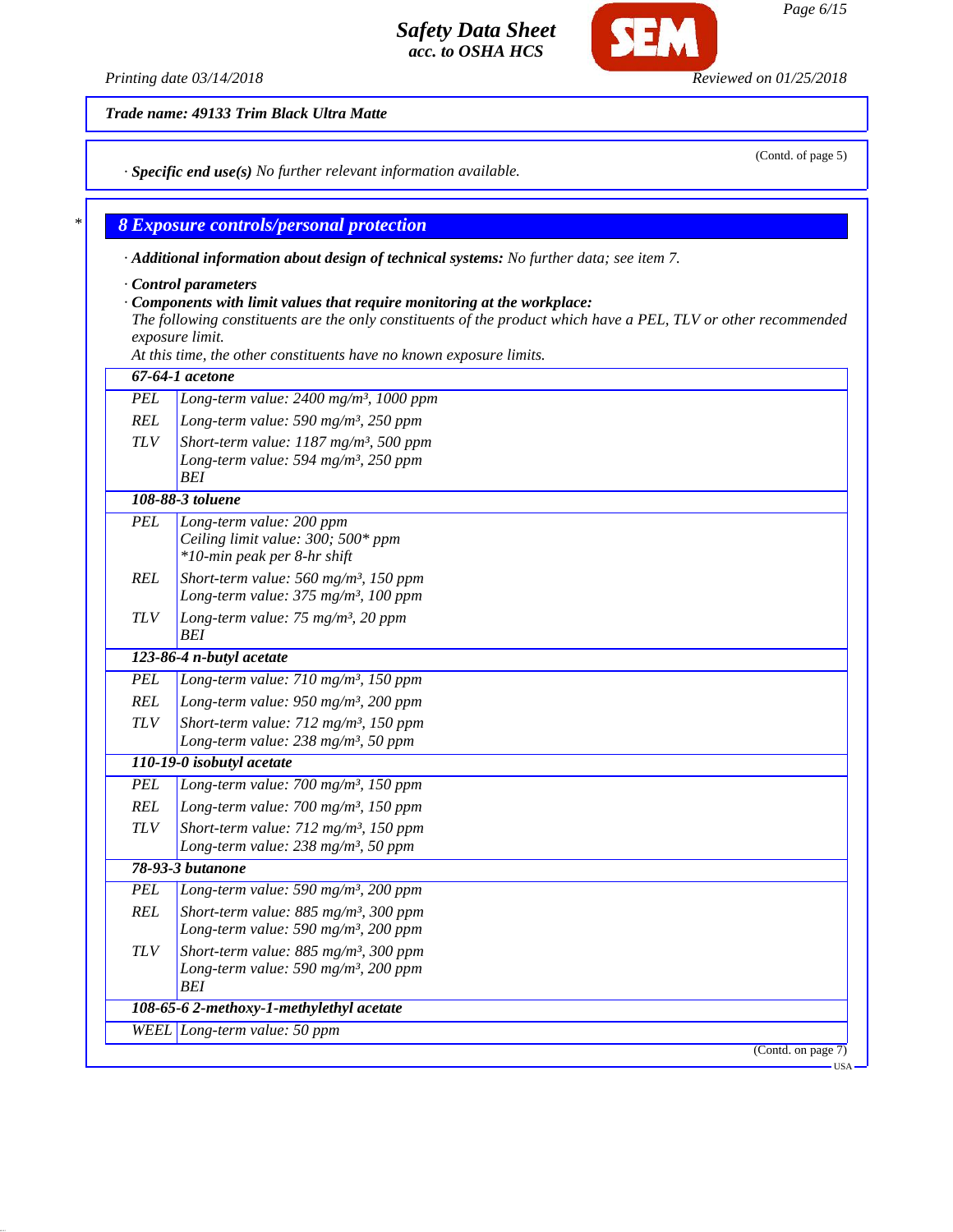*Printing date 03/14/2018 Reviewed on 01/25/2018*

SEM

*Trade name: 49133 Trim Black Ultra Matte*

|               | 1333-86-4 Carbon black                                                                    | (Contd. of page 6) |
|---------------|-------------------------------------------------------------------------------------------|--------------------|
| <b>PEL</b>    | Long-term value: $3.5 \text{ mg/m}^3$                                                     |                    |
| <b>REL</b>    | Long-term value: $3.5*$ mg/m <sup>3</sup>                                                 |                    |
|               | *0.1 in presence of PAHs; See Pocket Guide Apps.A+C                                       |                    |
| <b>TLV</b>    |                                                                                           |                    |
|               | Long-term value: $3*mg/m^3$                                                               |                    |
|               | *inhalable fraction                                                                       |                    |
|               | 100-41-4 ethylbenzene                                                                     |                    |
| <b>PEL</b>    | Long-term value: 435 mg/m <sup>3</sup> , 100 ppm                                          |                    |
| <b>REL</b>    | Short-term value: 545 mg/m <sup>3</sup> , 125 ppm                                         |                    |
|               | Long-term value: 435 mg/m <sup>3</sup> , 100 ppm                                          |                    |
| <b>TLV</b>    | Long-term value: 87 mg/m <sup>3</sup> , 20 ppm                                            |                    |
|               | BEI                                                                                       |                    |
|               | · Ingredients with biological limit values:                                               |                    |
|               | 67-64-1 acetone                                                                           |                    |
| $BEI$ 50 mg/L |                                                                                           |                    |
|               | Medium: urine                                                                             |                    |
|               | Time: end of shift                                                                        |                    |
|               | Parameter: Acetone (nonspecific)                                                          |                    |
|               | 108-88-3 toluene                                                                          |                    |
|               |                                                                                           |                    |
|               | $BEI$ 0.02 mg/L                                                                           |                    |
|               | Medium: blood                                                                             |                    |
|               | Time: prior to last shift of workweek                                                     |                    |
|               | Parameter: Toluene                                                                        |                    |
|               |                                                                                           |                    |
|               | $0.03$ mg/L<br>Medium: urine                                                              |                    |
|               | Time: end of shift                                                                        |                    |
|               | Parameter: Toluene                                                                        |                    |
|               |                                                                                           |                    |
|               | $0.3$ mg/g creatinine                                                                     |                    |
|               | Medium: urine                                                                             |                    |
|               | Time: end of shift                                                                        |                    |
|               | Parameter: o-Cresol with hydrolysis (background)                                          |                    |
|               | 78-93-3 butanone                                                                          |                    |
| $BEI$ 2 mg/L  |                                                                                           |                    |
|               | Medium: urine                                                                             |                    |
|               | Time: end of shift                                                                        |                    |
|               | Parameter: MEK                                                                            |                    |
|               | 100-41-4 ethylbenzene                                                                     |                    |
|               | BEI $0.7 g/g$ creatinine                                                                  |                    |
|               | Medium: urine                                                                             |                    |
|               | Time: end of shift at end of workweek                                                     |                    |
|               | Parameter: Sum of mandelic acid and phenylglyoxylic acid (nonspecific, semi-quantitative) |                    |
|               |                                                                                           |                    |
|               |                                                                                           |                    |
|               | Medium: end-exhaled air                                                                   |                    |
|               | Time: not critical                                                                        |                    |
|               | Parameter: Ethyl benzene (semi-quantitative)                                              |                    |
|               |                                                                                           | (Contd. on page 8) |

*Page 7/15*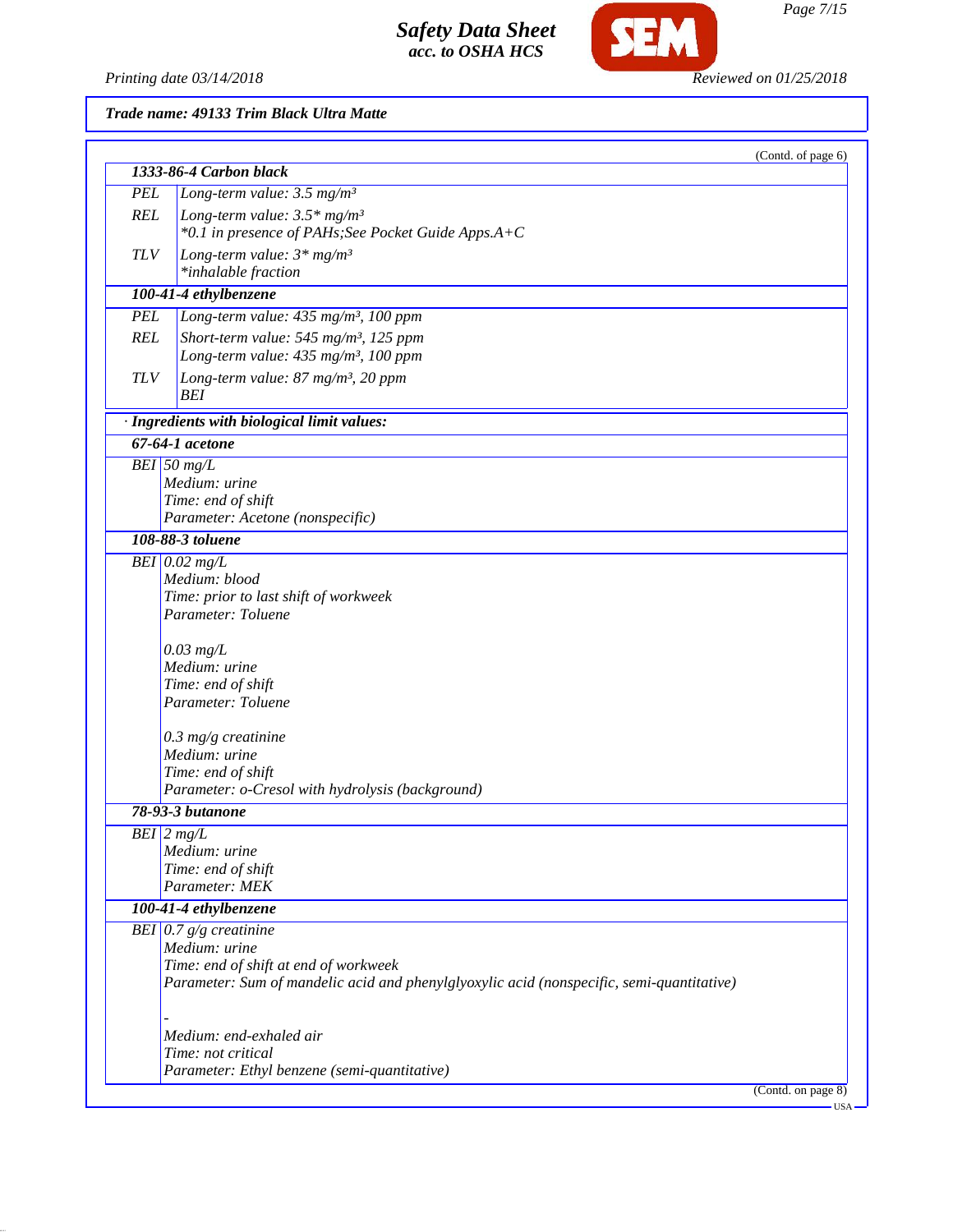*Printing date 03/14/2018 Reviewed on 01/25/2018*

#### *Trade name: 49133 Trim Black Ultra Matte*

(Contd. of page 7) *· Additional information: The lists that were valid during the creation were used as basis. · Exposure controls · Personal protective equipment: · General protective and hygienic measures: Keep away from foodstuffs, beverages and feed. Immediately remove all soiled and contaminated clothing. Wash hands before breaks and at the end of work. Store protective clothing separately. Avoid contact with the eyes and skin. · Breathing equipment: In case of brief exposure or low pollution use respiratory filter device. In case of intensive or longer exposure use respiratory protective device that is independent of circulating air. · Protection of hands: Due to missing tests no recommendation to the glove material can be given for the product/ the preparation/ the chemical mixture. Selection of the glove material on consideration of the penetration times, rates of diffusion and the degradation Protective gloves The glove material has to be impermeable and resistant to the product/ the substance/ the preparation. · Material of gloves The selection of the suitable gloves does not only depend on the material, but also on further marks of quality and varies from manufacturer to manufacturer. As the product is a preparation of several substances, the resistance of the glove material can not be calculated in advance and has therefore to be checked prior to the application. · Penetration time of glove material The exact break trough time has to be found out by the manufacturer of the protective gloves and has to be observed. · Eye protection: Safety glasses Tightly sealed goggles \* 9 Physical and chemical properties · Information on basic physical and chemical properties · General Information*

| · General Information               |                       |
|-------------------------------------|-----------------------|
| $\cdot$ Appearance:                 |                       |
| Form:                               | Aerosol               |
| Color:                              | <b>Black</b>          |
| $\cdot$ Odor:                       | <i>Characteristic</i> |
| ⋅ Odor threshold:                   | Not determined.       |
| $\cdot$ pH-value:                   | Not determined.       |
| $\cdot$ Change in condition         |                       |
| Melting point/Melting range:        | Undetermined.         |
| <b>Boiling point/Boiling range:</b> | 55.8-56.6 °C          |
|                                     | (Contd. on page 9)    |

# *Page 8/15*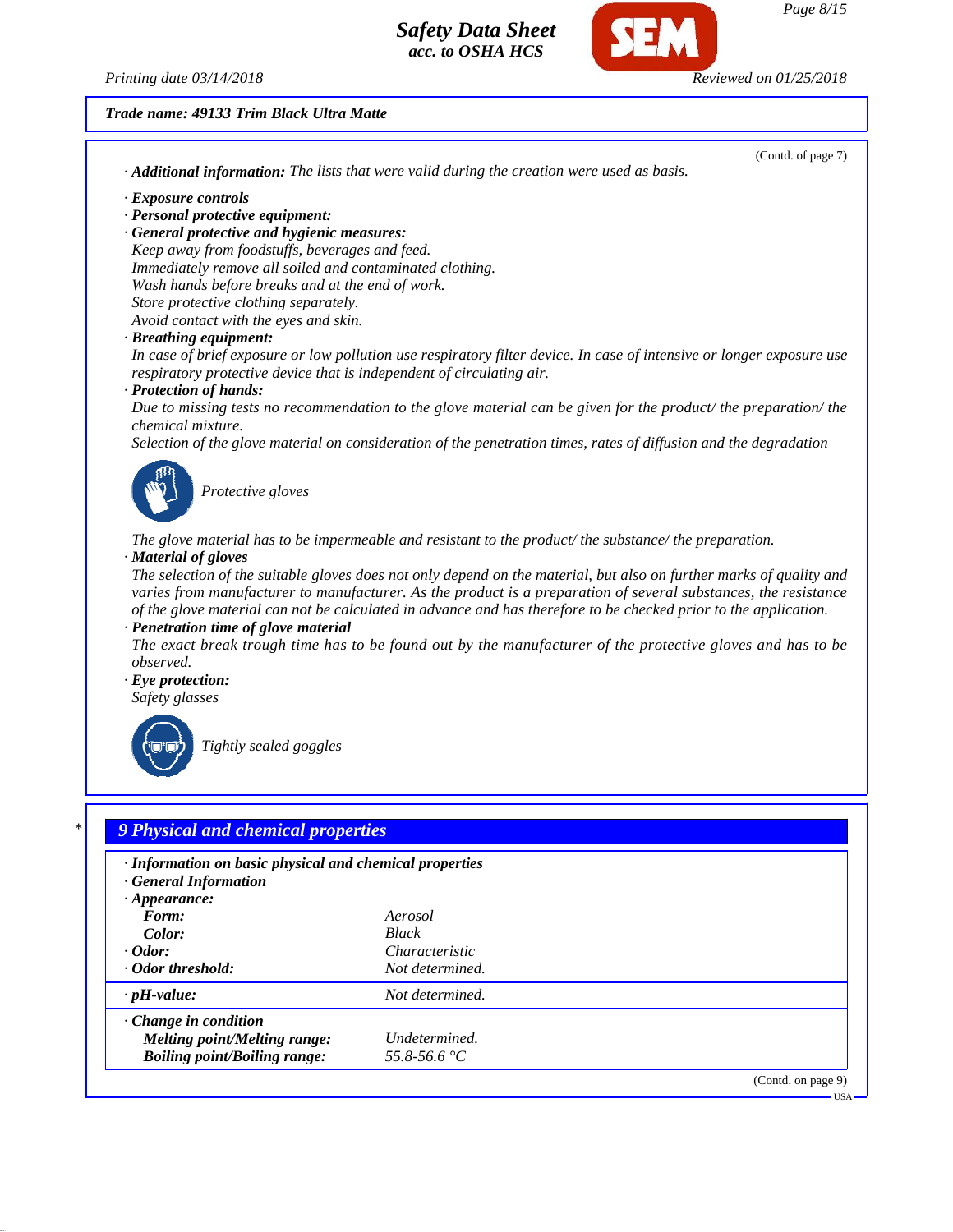

### *Trade name: 49133 Trim Black Ultra Matte*

|                                                                                                             | (Contd. of page 8)                                                        |
|-------------------------------------------------------------------------------------------------------------|---------------------------------------------------------------------------|
| · Flash point:                                                                                              | $-103$ °C                                                                 |
| · Flammability (solid, gaseous):                                                                            | Not applicable.                                                           |
| · Ignition temperature:                                                                                     | 405 °C                                                                    |
| · Decomposition temperature:                                                                                | Not determined.                                                           |
| · Auto igniting:                                                                                            | Product is not selfigniting.                                              |
| $\cdot$ Danger of explosion:                                                                                | In use, may form flammable/explosive vapour-air mixture.                  |
| · Explosion limits:<br>Lower:<br><b>Upper:</b>                                                              | $1.8$ Vol $\%$<br>13 Vol %                                                |
| $\cdot$ Vapor pressure at 20 $\textdegree$ C:                                                               | $233$ hPa                                                                 |
| $\cdot$ Density at 20 $\textdegree$ C:<br>· Relative density<br>· Vapor density<br>$\cdot$ Evaporation rate | 0.72099 $g/cm^3$<br>Not determined.<br>Not determined.<br>Not applicable. |
| · Solubility in / Miscibility with<br>Water:                                                                | Not miscible or difficult to mix.                                         |
| · Partition coefficient (n-octanol/water): Not determined.                                                  |                                                                           |
| · Viscosity:<br>Dynamic:<br>Kinematic:                                                                      | Not determined.<br>Not determined.                                        |
| · Solvent content:<br><b>Organic solvents:</b><br>Water:<br><b>VOC</b> content:                             | $93.2\%$<br>$0.0\%$<br>58.15 %<br>616.1 $g/l / 5.14$ lb/gl                |
| <b>Solids content:</b><br>$·$ Other information                                                             | 6.8%<br>No further relevant information available.                        |

## *\* 10 Stability and reactivity*

*· Reactivity No further relevant information available.*

*· Chemical stability*

*· Thermal decomposition / conditions to be avoided: No decomposition if used according to specifications.*

*· Possibility of hazardous reactions No dangerous reactions known.*

*· Conditions to avoid No further relevant information available.*

*· Incompatible materials: No further relevant information available.*

*· Hazardous decomposition products: No dangerous decomposition products known.*

(Contd. on page 10)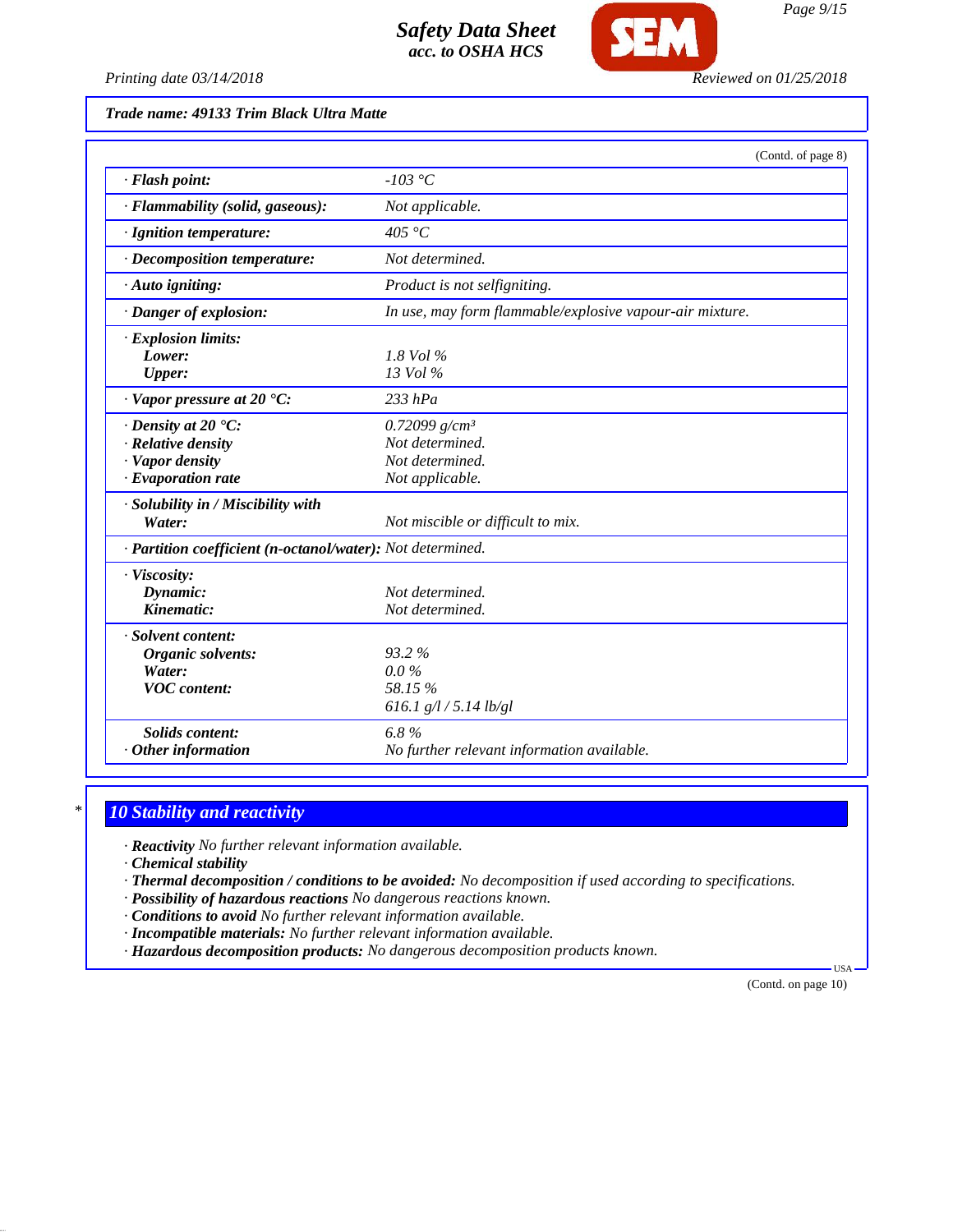

*Printing date 03/14/2018 Reviewed on 01/25/2018*

*Trade name: 49133 Trim Black Ultra Matte*

(Contd. of page 9)

|                    | · LD/LC50 values that are relevant for classification:                                                                                                                               |              |
|--------------------|--------------------------------------------------------------------------------------------------------------------------------------------------------------------------------------|--------------|
| 108-88-3 toluene   |                                                                                                                                                                                      |              |
| Oral               | LD50<br>$5,000$ mg/kg (rat)                                                                                                                                                          |              |
| Dermal             | LD50<br>$12,124$ mg/kg (rabbit)                                                                                                                                                      |              |
|                    | Inhalative LC50/4 h 5,320 mg/l (mouse)                                                                                                                                               |              |
|                    | $\cdot$ on the eye: Irritating effect.<br>· Sensitization: No sensitizing effects known.                                                                                             |              |
| <i>Irritant</i>    | · Additional toxicological information:<br>The product shows the following dangers according to internally approved calculation methods for preparations:<br>Carcinogenic categories |              |
|                    | · IARC (International Agency for Research on Cancer)                                                                                                                                 |              |
|                    | 108-88-3 toluene                                                                                                                                                                     |              |
|                    | 1333-86-4 Carbon black                                                                                                                                                               |              |
| $1330-20-7$ xylene |                                                                                                                                                                                      | 3<br>2B<br>3 |
|                    | $\overline{100}$ -41-4 ethylbenzene<br>· NTP (National Toxicology Program)                                                                                                           | 2B           |

## *\* 12 Ecological information*

*· Toxicity*

- *· Aquatic toxicity: No further relevant information available.*
- *· Persistence and degradability No further relevant information available.*
- *· Behavior in environmental systems:*
- *· Bioaccumulative potential No further relevant information available.*
- *· Mobility in soil No further relevant information available.*
- *· Additional ecological information:*

*· General notes:*

*Do not allow product to reach ground water, water course or sewage system, even in small quantities. Danger to drinking water if even extremely small quantities leak into the ground.*

- *· Results of PBT and vPvB assessment*
- *· PBT: Not applicable.*
- *· vPvB: Not applicable.*
- *· Other adverse effects No further relevant information available.*

(Contd. on page 11)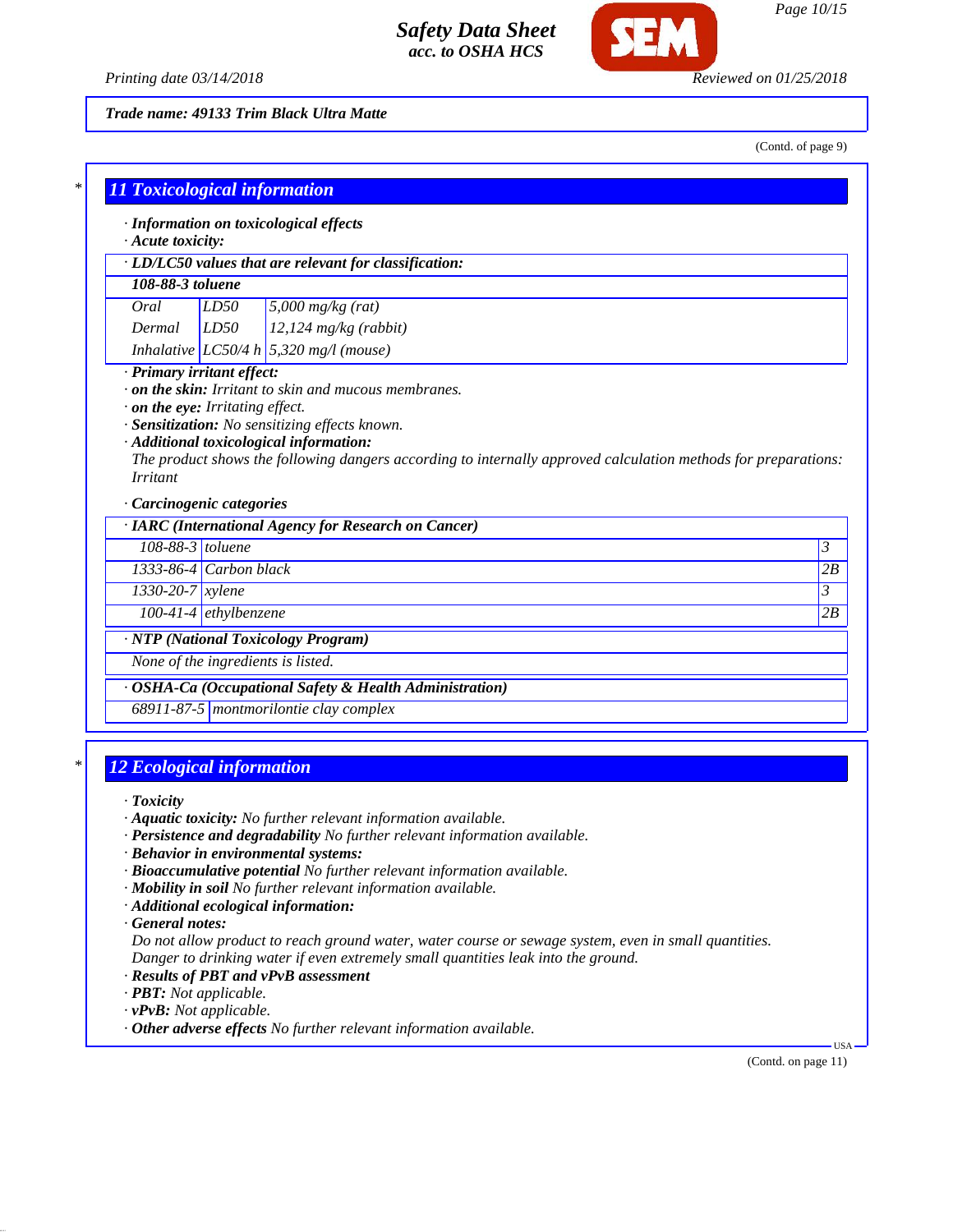



*Trade name: 49133 Trim Black Ultra Matte*

(Contd. of page 10)

# *13 Disposal considerations*

*· Waste treatment methods*

### *· Recommendation:*

*Must not be disposed of together with household garbage. Do not allow product to reach sewage system.*

- *· Uncleaned packagings:*
- *· Recommendation: Disposal must be made according to official regulations.*

| <b>UN1950</b><br>· UN proper shipping name<br>$\cdot$ DOT<br>Aerosols, flammable<br>1950 Aerosols<br>$\cdot$ ADR<br><b>AEROSOLS</b><br>$\cdot$ IMDG<br>AEROSOLS, flammable<br>·IATA<br>· Transport hazard class(es)<br>$\cdot$ DOT<br>· Class<br>2.1<br>2.1<br>$-Label$<br>$\cdot$ ADR<br>· Class<br>2 5F Gases<br>2.1<br>· Class<br>2.1<br>2.1<br>$\cdot$ Label<br>· Packing group<br>· DOT, ADR, IMDG, IATA<br>Void<br>· Environmental hazards:<br>· Marine pollutant:<br>N <sub>O</sub> | $\cdot$ UN-Number              |  |
|--------------------------------------------------------------------------------------------------------------------------------------------------------------------------------------------------------------------------------------------------------------------------------------------------------------------------------------------------------------------------------------------------------------------------------------------------------------------------------------------|--------------------------------|--|
|                                                                                                                                                                                                                                                                                                                                                                                                                                                                                            | · DOT, ADR, IMDG, IATA         |  |
|                                                                                                                                                                                                                                                                                                                                                                                                                                                                                            |                                |  |
|                                                                                                                                                                                                                                                                                                                                                                                                                                                                                            |                                |  |
|                                                                                                                                                                                                                                                                                                                                                                                                                                                                                            |                                |  |
|                                                                                                                                                                                                                                                                                                                                                                                                                                                                                            |                                |  |
|                                                                                                                                                                                                                                                                                                                                                                                                                                                                                            |                                |  |
|                                                                                                                                                                                                                                                                                                                                                                                                                                                                                            |                                |  |
|                                                                                                                                                                                                                                                                                                                                                                                                                                                                                            |                                |  |
|                                                                                                                                                                                                                                                                                                                                                                                                                                                                                            |                                |  |
|                                                                                                                                                                                                                                                                                                                                                                                                                                                                                            |                                |  |
|                                                                                                                                                                                                                                                                                                                                                                                                                                                                                            |                                |  |
|                                                                                                                                                                                                                                                                                                                                                                                                                                                                                            |                                |  |
|                                                                                                                                                                                                                                                                                                                                                                                                                                                                                            |                                |  |
|                                                                                                                                                                                                                                                                                                                                                                                                                                                                                            |                                |  |
|                                                                                                                                                                                                                                                                                                                                                                                                                                                                                            |                                |  |
|                                                                                                                                                                                                                                                                                                                                                                                                                                                                                            |                                |  |
|                                                                                                                                                                                                                                                                                                                                                                                                                                                                                            |                                |  |
|                                                                                                                                                                                                                                                                                                                                                                                                                                                                                            |                                |  |
|                                                                                                                                                                                                                                                                                                                                                                                                                                                                                            |                                |  |
|                                                                                                                                                                                                                                                                                                                                                                                                                                                                                            |                                |  |
|                                                                                                                                                                                                                                                                                                                                                                                                                                                                                            |                                |  |
|                                                                                                                                                                                                                                                                                                                                                                                                                                                                                            |                                |  |
|                                                                                                                                                                                                                                                                                                                                                                                                                                                                                            |                                |  |
|                                                                                                                                                                                                                                                                                                                                                                                                                                                                                            |                                |  |
|                                                                                                                                                                                                                                                                                                                                                                                                                                                                                            |                                |  |
|                                                                                                                                                                                                                                                                                                                                                                                                                                                                                            | $-Label$<br>$\cdot$ IMDG, IATA |  |
|                                                                                                                                                                                                                                                                                                                                                                                                                                                                                            |                                |  |
|                                                                                                                                                                                                                                                                                                                                                                                                                                                                                            |                                |  |
|                                                                                                                                                                                                                                                                                                                                                                                                                                                                                            |                                |  |
|                                                                                                                                                                                                                                                                                                                                                                                                                                                                                            |                                |  |
|                                                                                                                                                                                                                                                                                                                                                                                                                                                                                            |                                |  |
|                                                                                                                                                                                                                                                                                                                                                                                                                                                                                            |                                |  |
|                                                                                                                                                                                                                                                                                                                                                                                                                                                                                            |                                |  |
|                                                                                                                                                                                                                                                                                                                                                                                                                                                                                            |                                |  |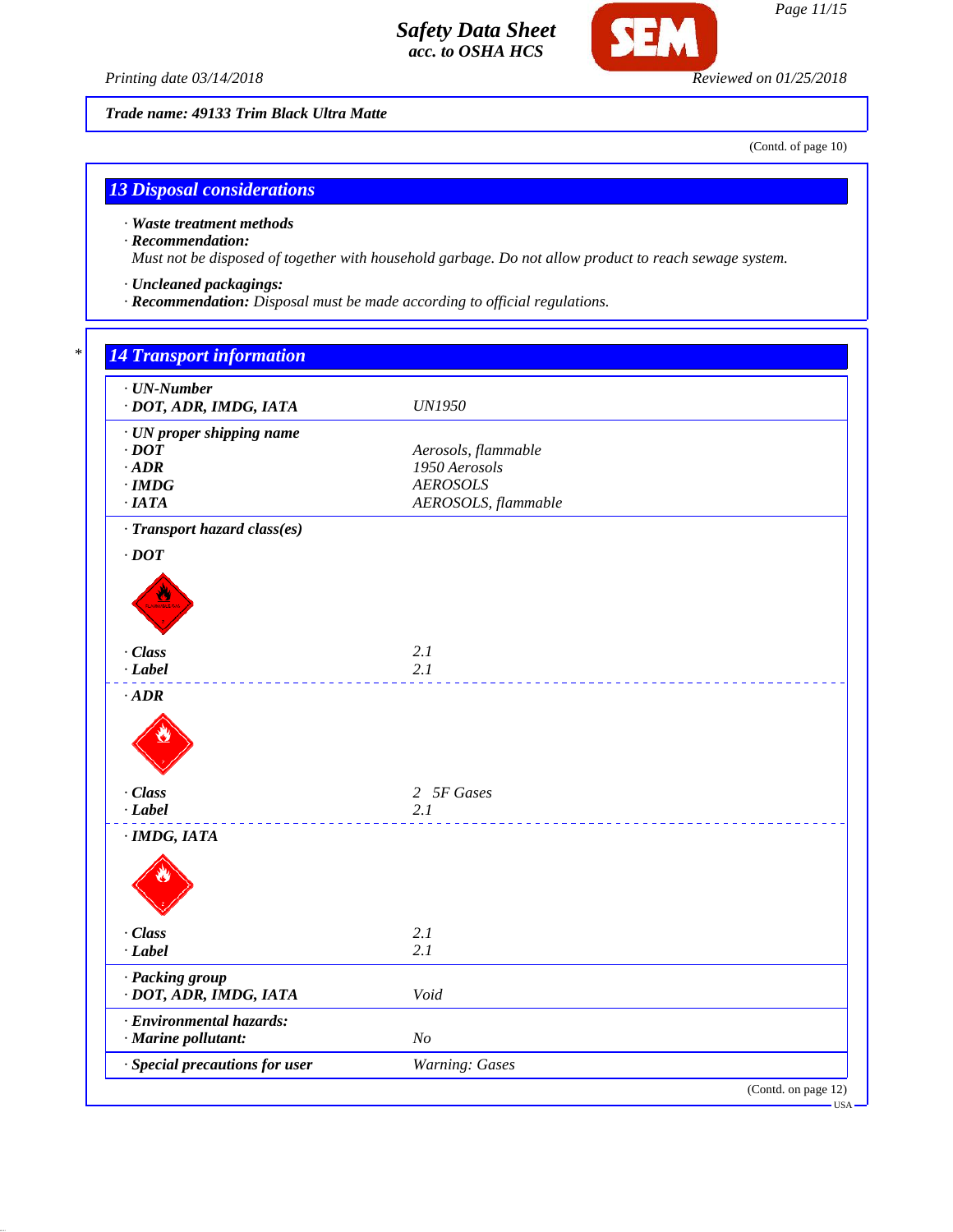*Printing date 03/14/2018 Reviewed on 01/25/2018*

**SEM** 

*Trade name: 49133 Trim Black Ultra Matte*

|                                              | (Contd. of page 11)                                                      |
|----------------------------------------------|--------------------------------------------------------------------------|
| · EMS Number:                                | $F$ -D,S-U                                                               |
| · Stowage Code                               | SW1 Protected from sources of heat.                                      |
|                                              | SW22 For AEROSOLS with a maximum capacity of 1 litre:                    |
|                                              | Category A. For AEROSOLS with a capacity above 1 litre:                  |
|                                              | Category B. For WASTE AEROSOLS: Category C, Clear of living<br>quarters. |
| · Segregation Code                           | SG69 For AEROSOLS with a maximum capacity of 1 litre:                    |
|                                              | Segregation as for class 9. Stow "separated from" class 1 except for     |
|                                              | division 1.4. For AEROSOLS with a capacity above 1 litre:                |
|                                              | Segregation as for the appropriate subdivision of class 2. For           |
|                                              | WASTE AEROSOLS: Segregation as for the appropriate subdivision           |
|                                              | of class 2.                                                              |
| · Transport in bulk according to Annex II of |                                                                          |
| <b>MARPOL73/78 and the IBC Code</b>          | Not applicable.                                                          |
| · Transport/Additional information:          |                                                                          |
| $\cdot$ DOT                                  |                                                                          |
| · Quantity limitations                       | On passenger aircraft/rail: 75 kg                                        |
|                                              | On cargo aircraft only: 150 kg                                           |
| $\cdot$ ADR                                  |                                                                          |
| $\cdot$ Excepted quantities (EQ)             | Code: E0                                                                 |
|                                              | Not permitted as Excepted Quantity                                       |
| $\cdot$ IMDG                                 |                                                                          |
| $\cdot$ Limited quantities (LQ)              | II.                                                                      |
| $\cdot$ Excepted quantities (EQ)             | Code: E0                                                                 |
|                                              | Not permitted as Excepted Quantity                                       |
| · UN "Model Regulation":                     | <b>UN 1950 AEROSOLS, 2.1</b>                                             |

# *\* 15 Regulatory information*

*· Safety, health and environmental regulations/legislation specific for the substance or mixture · Sara*

| · Section 355 (extremely hazardous substances):   |                          |  |
|---------------------------------------------------|--------------------------|--|
| None of the ingredient is listed.                 |                          |  |
| · Section 313 (Specific toxic chemical listings): |                          |  |
| $108-88-3$ toluene                                |                          |  |
|                                                   | $78-93-3$ butanone       |  |
|                                                   | Acrylic Resin            |  |
| $1330 - 20 - 7$ <i>xylene</i>                     |                          |  |
|                                                   | $100-41-4$ ethylbenzene  |  |
|                                                   | $71 - 36 - 3$ butan-1-ol |  |
|                                                   | $67-56-1$ methanol       |  |
| · TSCA (Toxic Substances Control Act):            |                          |  |
|                                                   | $67-64-1$ acetone        |  |
|                                                   | $108-88-3$ toluene       |  |
|                                                   | (Contd. on page 13)      |  |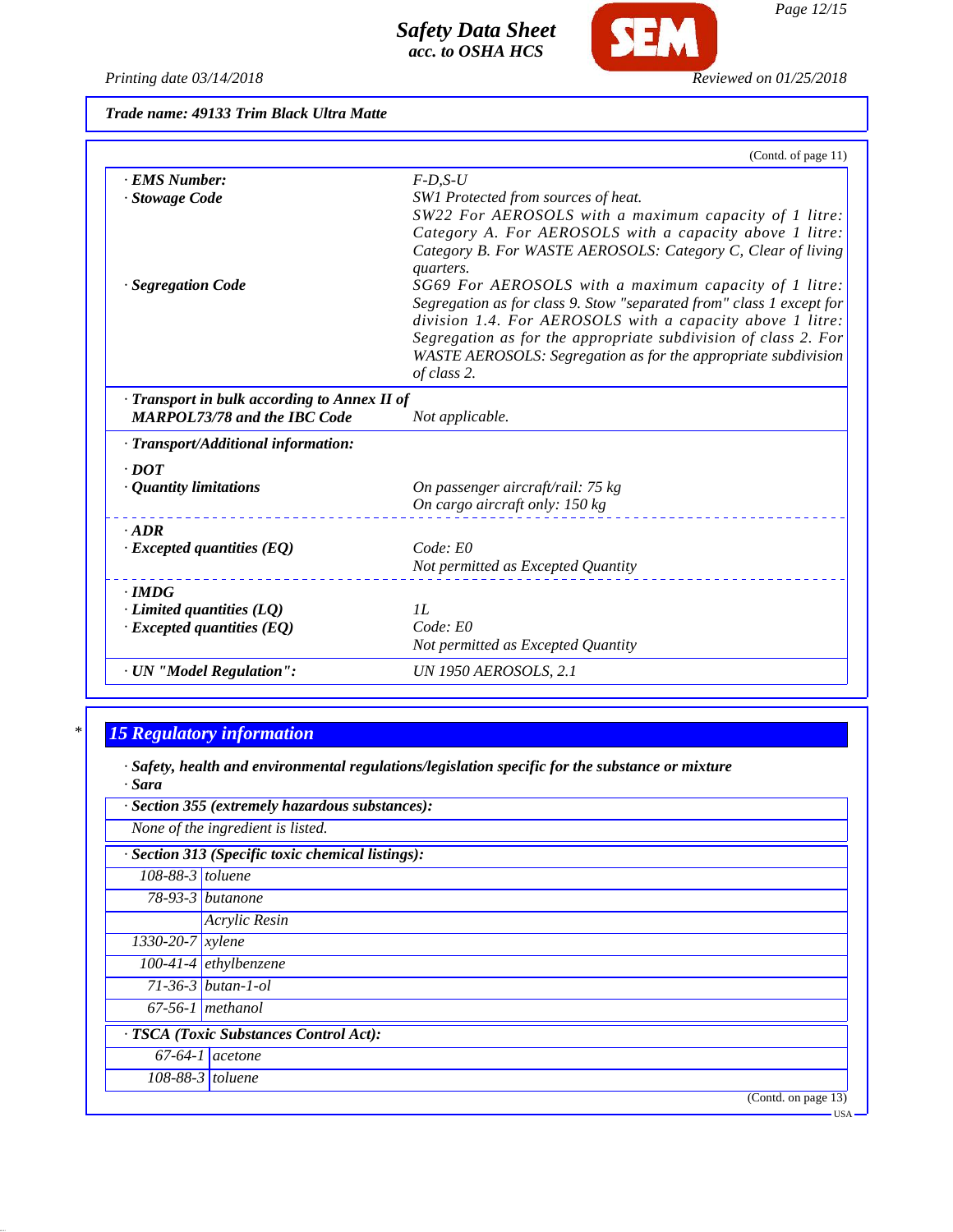

*Page 13/15*

*Printing date 03/14/2018 Reviewed on 01/25/2018*

*Trade name: 49133 Trim Black Ultra Matte*

|                        |                                                                           | (Contd. of page 12)      |
|------------------------|---------------------------------------------------------------------------|--------------------------|
|                        | 763-69-9 ethyl 3-ethoxypropionate                                         |                          |
|                        | $123-86-4$ n-butyl acetate                                                |                          |
|                        | $110-19-0$ isobutyl acetate                                               |                          |
|                        | $78-93-3$ butanone                                                        |                          |
|                        | 108-65-6 2-methoxy-1-methylethyl acetate                                  |                          |
|                        | $1333-86-4$ Carbon black                                                  |                          |
|                        | 16883-83-3 benzyl 3-isobutryloxy-1-isopropyl-2-2-dimethylpropyl phthalate |                          |
| $1330 - 20 - 7$ xylene |                                                                           |                          |
|                        | 100-41-4 ethylbenzene                                                     |                          |
|                        | $71-36-3$ butan-1-ol                                                      |                          |
|                        | 9038-95-3 OXIRANE, ME, POLYMER                                            |                          |
|                        | 68911-87-5 montmorilontie clay complex                                    |                          |
| 78-83-1 butanol        |                                                                           |                          |
|                        | $67-56-1$ methanol                                                        |                          |
|                        | 57-55-6 Methyl glycol                                                     |                          |
| $7732 - 18 - 5$ water  |                                                                           |                          |
|                        | · TSCA new (21st Century Act) (Substances not listed)                     |                          |
|                        | 68476-86-8 Petroleum gases, liquefied, sweetened                          |                          |
| · Proposition 65       |                                                                           |                          |
|                        | Chemicals known to cause cancer:                                          |                          |
|                        | 1333-86-4 Carbon black                                                    |                          |
| 1330-20-7 xylene       |                                                                           |                          |
|                        | 100-41-4 ethylbenzene                                                     |                          |
|                        | · Chemicals known to cause reproductive toxicity for females:             |                          |
|                        | None of the ingredients is listed.                                        |                          |
|                        | · Chemicals known to cause reproductive toxicity for males:               |                          |
|                        | None of the ingredients is listed.                                        |                          |
|                        | · Chemicals known to cause developmental toxicity:                        |                          |
| 108-88-3 toluene       |                                                                           |                          |
| $67-56-1$ methanol     |                                                                           |                          |
|                        | · Cancerogenity categories                                                |                          |
|                        | <b>EPA</b> (Environmental Protection Agency)                              |                          |
| $67-64-1$ acetone      |                                                                           | $\boldsymbol{I}$         |
| 108-88-3 toluene       |                                                                           | $\overline{\mathit{II}}$ |
| 78-93-3 butanone       |                                                                           | I                        |
| $1330-20-7$ xylene     |                                                                           | I                        |
|                        | $100-41-4$ ethylbenzene                                                   | $\boldsymbol{D}$         |
|                        | $71-36-3$ butan-1-ol                                                      | $\boldsymbol{D}$         |
|                        | · TLV (Threshold Limit Value established by ACGIH)                        |                          |
| $67-64-1$ acetone      |                                                                           | A4                       |
| 108-88-3 toluene       |                                                                           | A4                       |
|                        | 1333-86-4 Carbon black                                                    | A4                       |
|                        |                                                                           |                          |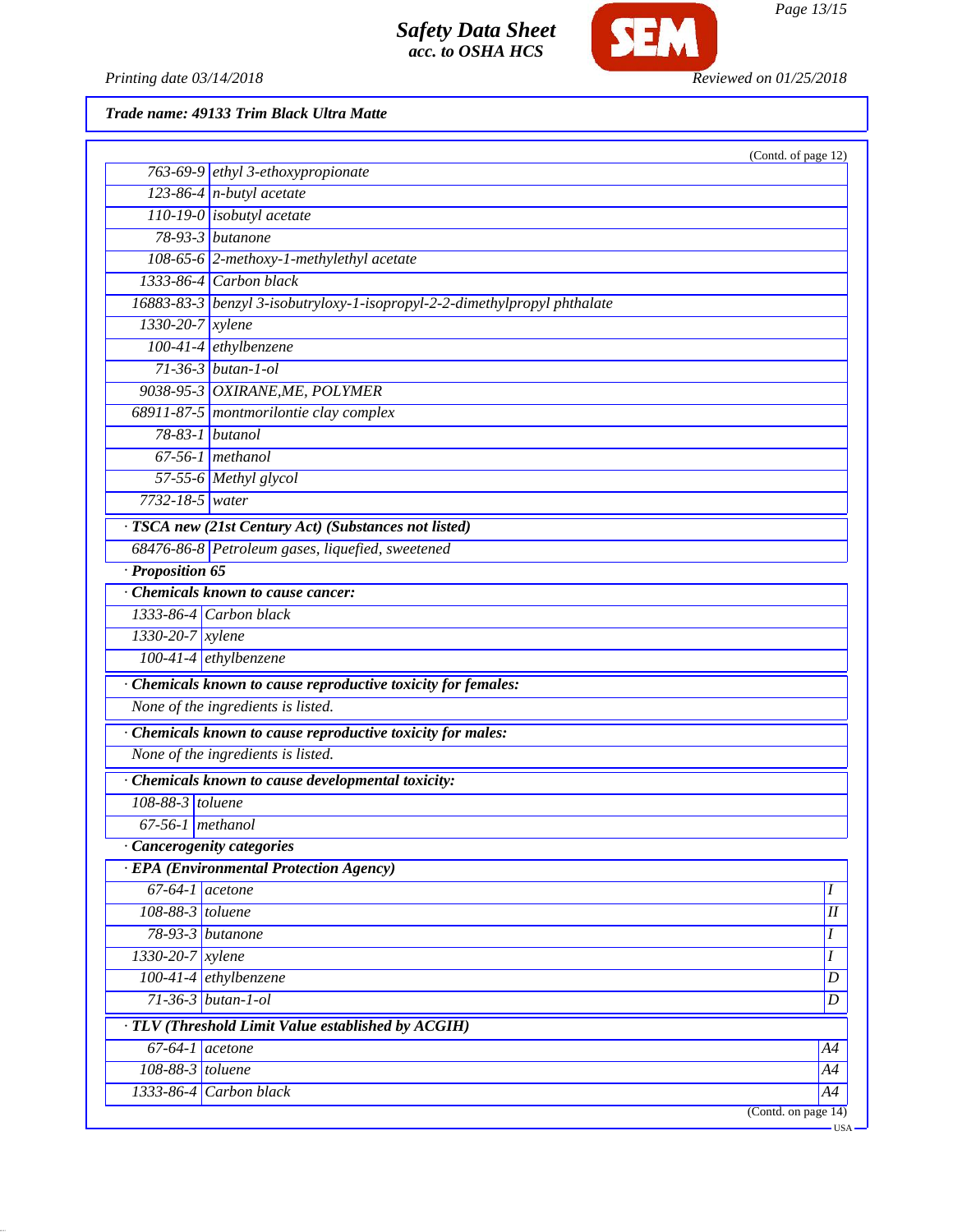

*Trade name: 49133 Trim Black Ultra Matte*

|                                              | (Contd. of page 13)                                                                                                                                       |  |
|----------------------------------------------|-----------------------------------------------------------------------------------------------------------------------------------------------------------|--|
| $1330 - 20 - 7$ xylene                       | A4                                                                                                                                                        |  |
|                                              | A3<br>$100-41-4$ ethylbenzene                                                                                                                             |  |
|                                              | · NIOSH-Ca (National Institute for Occupational Safety and Health)                                                                                        |  |
|                                              | 1333-86-4 Carbon black                                                                                                                                    |  |
|                                              | $67-56-1$ methanol                                                                                                                                        |  |
| · Hazard pictograms<br>GHS02                 | <b>GHS label elements</b> The product is classified and labeled according to the Globally Harmonized System (GHS).<br>GHS04<br>GHS07<br>GHS <sub>08</sub> |  |
| · <b>Signal word</b> Danger                  |                                                                                                                                                           |  |
| acetone<br>toluene<br><i>n-butyl</i> acetate | · Hazard-determining components of labeling:                                                                                                              |  |

*butanone*

*· Hazard statements*

*H222 Extremely flammable aerosol.*

*H280 Contains gas under pressure; may explode if heated.*

*H315 Causes skin irritation.*

*H319 Causes serious eye irritation.*

*H351 Suspected of causing cancer.*

*H361 Suspected of damaging fertility or the unborn child.*

*H336 May cause drowsiness or dizziness.*

*H373 May cause damage to organs through prolonged or repeated exposure.*

*· Precautionary statements*

| <i>P201</i> | Obtain special instructions before use. |
|-------------|-----------------------------------------|
|-------------|-----------------------------------------|

- *P202 Do not handle until all safety precautions have been read and understood.*
- *P210 Keep away from heat/sparks/open flames/hot surfaces. No smoking.*
- *P211 Do not spray on an open flame or other ignition source.*
- *P251 Pressurized container: Do not pierce or burn, even after use.*
- *P260 Do not breathe dust/fume/gas/mist/vapors/spray.*
- *P264 Wash thoroughly after handling.*
- *P271 Use only outdoors or in a well-ventilated area.*

*P280 Wear protective gloves/protective clothing/eye protection/face protection.*

*P302+P352 If on skin: Wash with plenty of water.*

*P304+P340 IF INHALED: Remove person to fresh air and keep comfortable for breathing.*

*P305+P351+P338 If in eyes: Rinse cautiously with water for several minutes. Remove contact lenses, if present and easy to do. Continue rinsing.*

- *P308+P313 IF exposed or concerned: Get medical advice/attention.*
- *P312 Call a poison center/doctor if you feel unwell.*
- *P321 Specific treatment (see on this label).*
- *P314 Get medical advice/attention if you feel unwell.*
- *P362+P364 Take off contaminated clothing and wash it before reuse.*
- *P332+P313 If skin irritation occurs: Get medical advice/attention.*
- *P337+P313 If eye irritation persists: Get medical advice/attention.*
- *P403+P233 Store in a well-ventilated place. Keep container tightly closed.*

(Contd. on page 15)

**HSA**